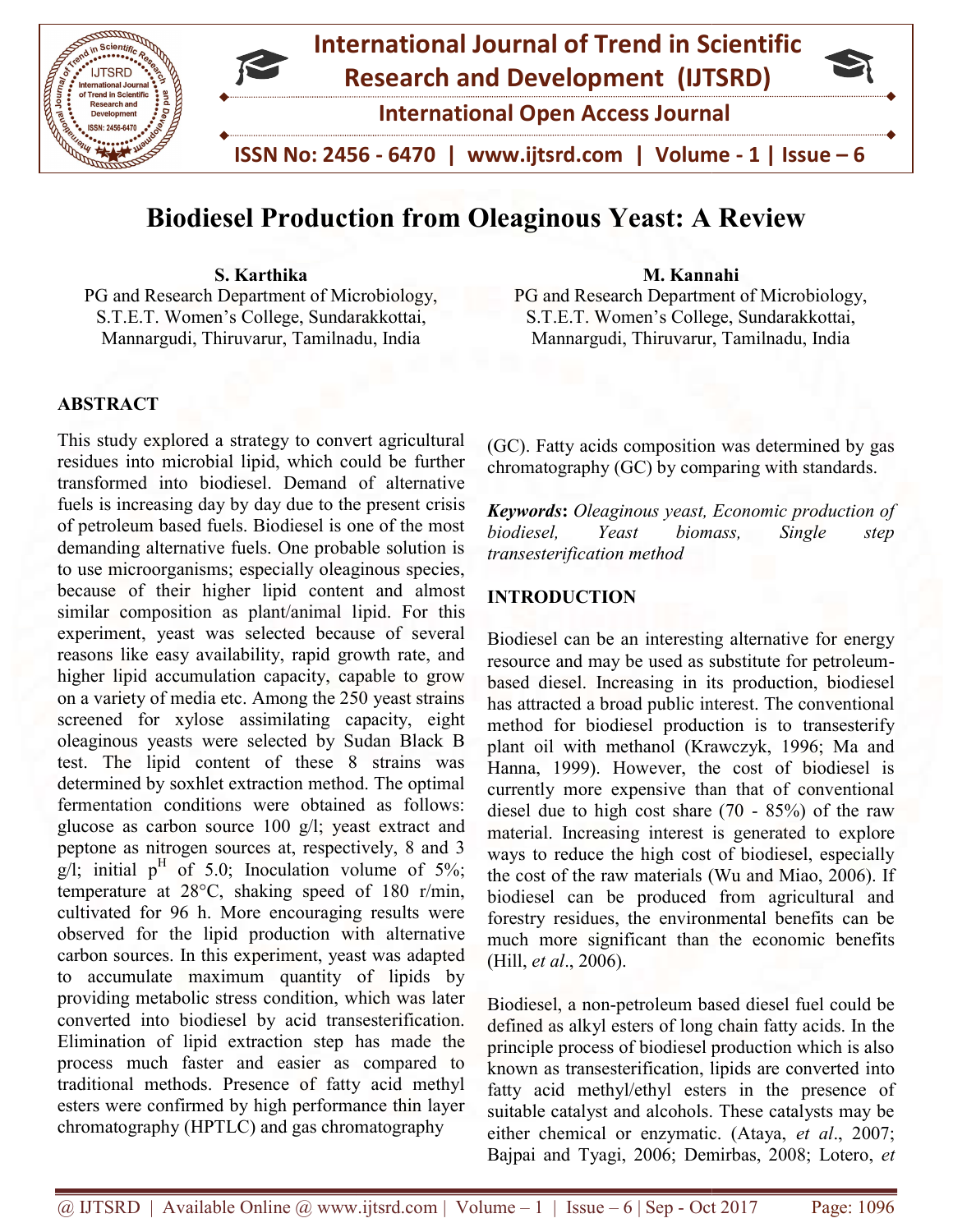al., 2005; Vasudevan and Briggs, 2008). Biodiesel production is based on either oleaginous yeast sources. (Vasudevan and Briggs, 2008; Canakci and Sanli, 2008; Bhattacharyya, 1999; Pinto, et al., 2005). Problem with these kinds of sources are their limited availability which becomes a major limiting factor in biodiesel production. Now a days, scientists have also focused on algae (micro and macro) and genetically modified microorganisms as an alternative oleaginous yeast due to limited availability of other sources. (Kalscheuer, et al., 2006; Aresta, et al., 2005; Chisti, 2007). It is assumed that, as this biodiesel is produced from biological method it is renewable, eco-friendly and biodegradable. Reference have also shown that this kind of biodiesel contains less sulfur as well as CO and it also lacks polyaromatic hydrocarbons as present in petroleum diesel (Bajpai and Tyagi, 2006).

As mentioned before, major obstacles with oleaginous yeast based sources are their higher cost and lesser availability. Scientists have focused on the oleaginous microorganisms, as it is possible to produce sufficient biomass by using fermentors and ultimately production of higher quantity of lipids in the form of stored lipids within the cell. (Li, Du and Liu, 2008). Other advantages also include smaller area for production as easy and rapid oil extraction methods and ability to grow on a wide variety of media. Yeast, fungi and certain microalgae are examples for such microorganisms. (Li, Du and Liu, 2008; Antoni, et al., 2007). Major lipid components found in yeast and fungi are triglycerides having C16 and C18 long chain fatty acids, which are very similar to the vegetable oil. (Blagovi, et al., 2001; Gill, et al., 1977). Under normal growth conditions, microorganisms do not accumulate higher quantity of lipid, but their ability could be enhanced by providing metabolic stress conditions. (Gill, et al., 1977; Zhao, et al., 2008). One of the most common and widely used methods is to provide limited supply of nitrogen with excess carbon source. Under nitrogen limiting condition, replication of yeast is inhibited after certain growth cycles and excess sugar is accumulated in the form of triglycerides within cell as reserved energy source. (Gill, et al.,1977; Mulliner and Daum, 2004).

# Yeasts

Yeasts are defined as ascomycetous or basidiomycetous fungi that are capable of reproducing by budding or fission and form spores which are not enclosed in a fruiting body (Boekhout and Kurtzman,1996). They are first classified based on its sexuality (Ascomycotina or Basidiomycotina) or the lack of sexual phase in the life cycle (Deuteromycotina). The lower taxonomic subdivisions (families, subfamilies, genera, species and strain) are determined by its morphological, physiological and genetic characteristics including sexual reproduction (Kurtzman and Fell, 1998).

# Yeasts Diversity

The number of discovered yeasts has been increasing from year to year. More than 2500 yeast species were published by 2005. It is assumed that only 1% of yeast species is currently known which represents approximately 1500 species. The total numbers of yeast species on earth are expected to reach 150,000 (Barriga, et al., 2011). The diversity of yeast species in particular niches is determined by its capability of utilizing different carbon source and its nutritional selectivity as it exhibits great specialization for habitat (Phaff and Starmer, 1987). Yeasts can be isolated from the terrestrial, aquatic and aerial environment. Plant is the preferred habitat of yeasts community. A few species are found to have commensalism or parasitic relationships with animals. Extreme environments like low water potential (high sugar or salt concentration) and low temperature may be inhabited by yeasts (Walker, 1998; Walker, 2009).

There are a broad diversity of yeast cells including its size, shape and colour. Cell sizes of yeasts are influenced by its species and growth condition. The length of some yeast cells are only 2–3 μm while the other species may reach the length of 20–50 μm (Phaff and Starmer, 1987). Most yeasts have a width in the range of 1–10 μm. Generally, the sizes of brewing strains of S. cerevisiae are larger than laboratory strains (Hough, et al., 1987). Many yeast species including Saccharomyces spp. are ellipsoidal or ovoid in shape and have creamy colour colonies (Walker, 1998; Walker, 2009).

In the present study, yeast was isolated and adapted for accumulation of lipids by providing metabolic stress conditions. Yeast biomass was directly used for acid transesterification without prior lipid extraction; Presence of fatty acid methyl esters was determined by HPTLC and GC.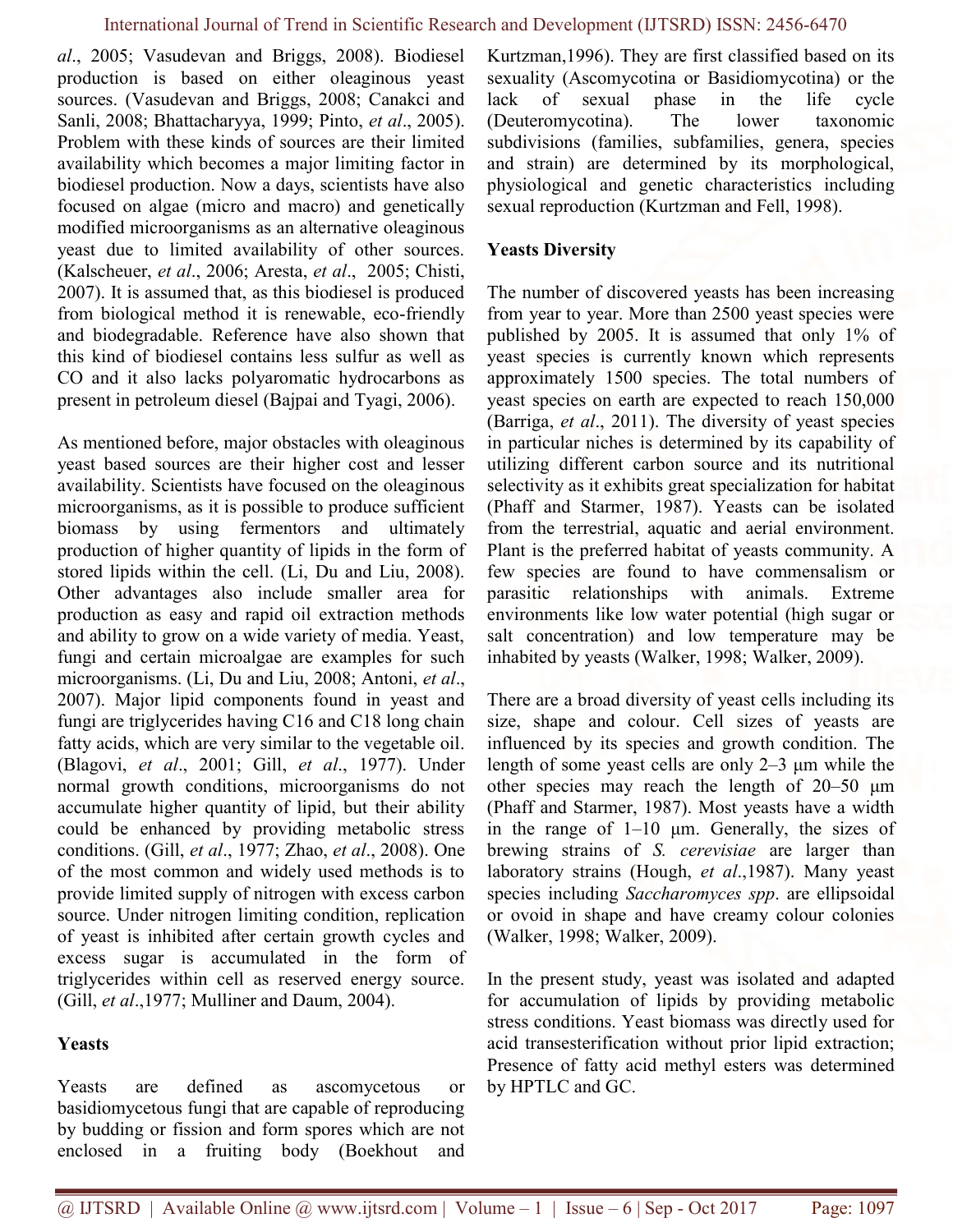#### Immobilization

Immobilized cell technology is commonly applied in fermentation process. The benefits of immobilized cells over free cells include higher cell density per volume of reactor, easier separation from the reaction medium, higher substrate conversion, less inhibition by products, shorter reaction time and control of cell replication (Duarte, *et al.*, 2013). The immobilization of yeast cells and its productivity are influenced by several factors such as the surface characteristics of the carrier, pore size, water content, hydrophilicity and magnetism (Vucurovic, et al., 2009). Immobilization should be performed under mild condition to maintain the activity of the cells (Calinescu, et al., 2012).

#### Immobilization of yeast cells

Cells can be immobilized by different types of methods like adsorption, crosslinking, encapsulation and entrapment. Entrapment is carried out by the polymerization of an aqueous solution of acrylamide monomers in which microorganisms are suspended. It is commonly used to overcome the problems of degradation and limitation of mass transfer. It avoids the release of cells while allowing diffusion of substrates and products(Chibata and Wingard,1983). This method allows high biomass loading which results in high ethanol productivity. Entrapment method is widely used due to its simplicity, non-toxic, less expensive, reversible and good mechanical properties. Entrapment can be operated at extremely high dilution rates without causing washout of cells. Most of the researches involving the immobilization of microbial cells were focused on gel entrapment. The most commonly used gels are in the form of spherical beads with diameters in the range of 0.3–5 mm. However, gel has limited mechanical stability which can be easily damaged by the growth of the microbial cells and carbon dioxide production. Moreover, the presence of phosphates causes the weakening of calcium alginate gels (Margaritis and Merchant, 1987).

Adsorption is a very popular way of cell immobilization due to its simple, cheap and fast method. Cells are attached to the surface of the material by electrostatic force such as Van der Waals forces, ionic bonds, hydrogen bridges or covalent interactions. Ionic attraction is used to immobilize yeast cells. The supporting material used must have a high affinity in order for the yeast strain to withstand the environmental conditions present within the bioreactor. In most cases of continuous ethanol production, adsorption is carried out by circulating a concentrated suspension of yeast cells through the bioreactor for several hours. Adsorption technique does not require the use of toxic chemical and the yeast cells can be maintained in a viable state. Theabsorbed-cell system is limited by lower biomass loading and lower feed flow rates compared to entrapped-cell system. This is because the number of yeast cells that can be absorbed on the carrier is limited by the surface area of the carrier (Margaritis and Merchant, 1987).

The other commonly used method for cells immobilization is encapsulation which encloses cells within a thin semi-permeable membrane. The cells are free to move in the inner liquid core inside the capsule. However, the space is limited by the outer membrane (Ylitervo, et al., 2011). In fermentation, the molecular dimensions of the microcapsules limit the growth of cells and the size of both nutrients and products. The rate of substrate transfer into the capsules will determine the rate of reaction. Encapsulation method gives several advantages such as mechanical and chemical stability of the membrane system, possibility of high loading and regulation of the fermentation reaction by selective diffusion of substrate and products (Phillips and Poon, 1988).

There are many types of supporting materials that have been used in yeast cells immobilization such as calcium alginate, sugarcane bagasse, delignified cellulosic materials, orange peel, spent grains, corn cobs, kcarrageenan, wood blocks, porous cellulose, zeolite, loofa sponges and sorghum bagasse (Yu, et al., 2007). The support used in immobilization must be conducive to cell viability and have proper permeability for the diffusion of oxygen, essential nutrients, metabolic waste and secretory products across the polymer network. There are two types of polymers that are used as carrier in yeasts immobilization which are natural and synthetic polymers. The benefits of using natural polymers are low price and no impurities produced from chemical reaction. Synthetic polymers exhibit high chemical and biological stability, mechanical resistance to abrasion, permeable to reagents, and have large surface, capacity and porosity (Stolarzewicz, et al., 2011).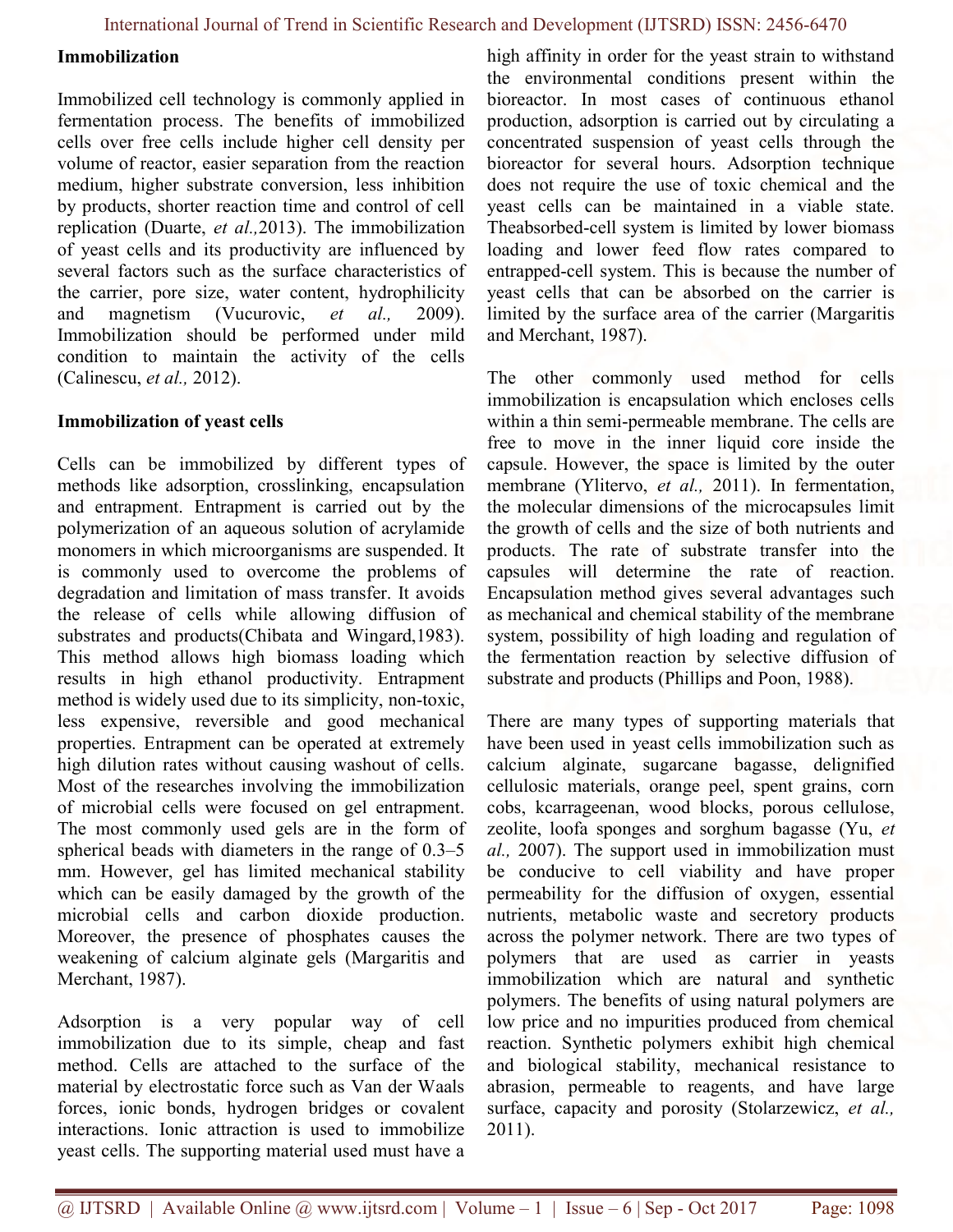#### METHODS

#### Cell biomass determination for fungi

The fungal biomass of screened isolates, mycelia were harvested from the incubated flasks by suction filtration through Whatman No 1 filter paper and thoroughly washed with distilled water. Then filtered mycelia dried at 60° C in an oven for 15 hrs. The weight of the dried sample was taken and dry biomass was expressed in gl-1.

#### Cultural Condition

50 ml of this broth were dispensed in 250 ml conical flasks, sterilized and incubated at 30°C, 200 rpm for 7 days in an incubator shaker. The fungal mycelium was filtered through Whatman No.1 filter paper. Liquids and biomass content of filtered fungal mycelium were analyzed. Based on their earlier study, glucose was found to be the best source for lipid production. Hence the glucose was taken at different concentration to find out the optimum level for maximum lipids production.

### Oil production of selected oleaginous fungi in flask cultivation experiments

Identified fungi were cultivated in 250 ml conical flasks containing 50 ml of the oil production medium in the incubator shaker at 30°C and a shaking speed of 200 rpm. In order to select the optimal conditions, effects of carbon sources (glucose, fructose, sucrose and lactose), nitrogen sources (ammonium chloride –  $NH_4Cl$ , ammonium sulphate –  $(NH_4)_2SO_4$ , and yeas extract), temperature  $(20, 25, 30, 35, 40, 40^{\circ}$ C) and initial  $p^H$  levels  $(5.5, 6.5, 7.5, 7.5)$  on oil production of the selected fungal species were investigated. The carbon utilization pattern and lipid production by the selected fungal species were studied under different concentrations of glucose and nitrogen. The lipid content in biomass and the biomass growth was measured every day. All the above experiments were conducted with three replications and culturing was performed in an incubator shaker at 30°C, 200 rpm for 7 days.

#### Extraction of fungal lipids

Fungal lipids were extracted from the dried mycelia as described by Bligh and Tyer method (Bligh and Dyer, 1959). The influence of different nutritional (carbon and nitrogen source) and growth conditions ( $p<sup>H</sup>$  and temperature). The lipids and biomass production by fungal isolate with different carbon sources were also studied with following composition Glucose 30.0 (0.16 M), Yeast extract 5.0 g/l, Distilled water 1000 ml,  $p^H$  5.4, Glucose in the broth was replaced individually with different carbon sources. (Ahmed, et al., 2006).Different carbon sources like glucose, fructose, sucrose and lactose were used in the concentration of 0.16 (M) in one gram of fungal isolate as mycelial suspension.

They present great diversity. They grow exponentially fast as they divide once every 20 to 90 min, they are able to utilize cheap substrates, they can be cultivated at large scale, spontaneous mutants can be easily isolated and strains can be genetically manipulated. Among microorganisms, yeast seem to be the most adapted microorganisms for biotechnological applications as bacteria store excess carbon as polysaccharides, and lipids

mostly in form polyhydroxyalkanoates or wax ester, while yeasts accumulate carbon as glycogen and lipids mostly in the form of TAG.

Fewer than 30 of the 600 known species of yeasts are found to be oleaginous. The best known oleaginous yeasts are typically found, but not exclusively, in genera such as Candida, Cryptococcus, Rhodotorula, Rhizopus, Trichosporon, Lipomyces and Yarrowia (Ratlegeet al., 1990). On average, these yeasts accumulate lipids to levels corresponding to 40% of their biomass. However, under conditions of nutrient limitation, these levels may exceed 70% of their cell dry weight (CDW). The lipid contents and fatty acid profiles of some representative oleaginous yeast are presented in table 1. We observe that lipid content and profile differs between species, however it can be acknowledged that the main FA produced by oleaginous yeast are similar to those produced by plants and are mainly consisted by: myristic (C14:0), palmitic (C16:0), palmitoleic (C16:1), stearic (C18:0), oleic (C18:1), linoleic (C18:2) and linoleic acid  $(C18:3)$ .

Incidentally, this is the type of oil composition that has been recommended for biodiesel production (Steen et al., 2010). Actually, the most common feedstock used for its production is rapeseed and soybean oil, having FA profile similar to yeasts. This profile is crucial for the utility of biodiesel as defines the physical and chemical properties of the lipid mixture, i.e viscosity, energetic density and melting point. The above specifications refer to the use of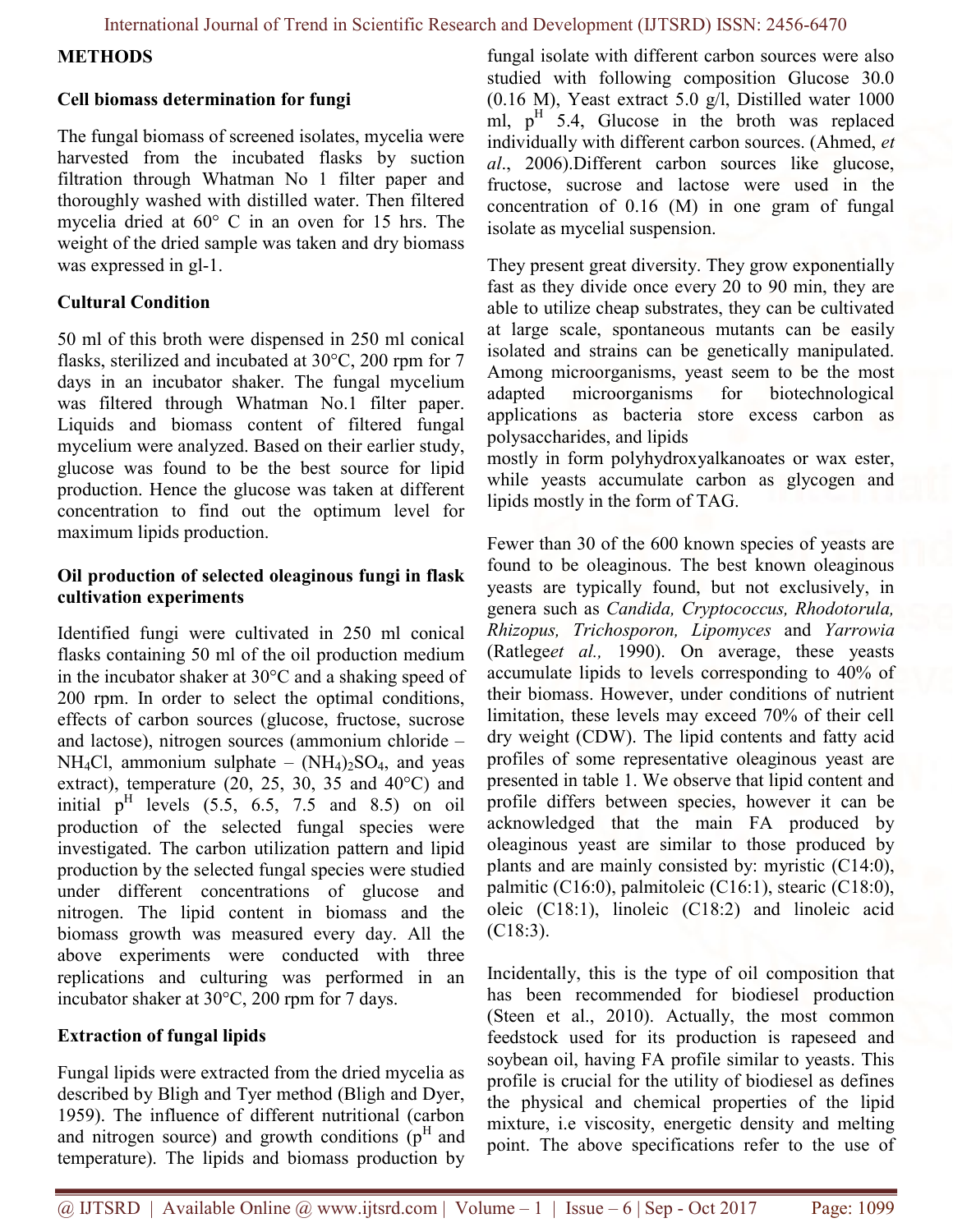biodiesel in standard diesel engines, alone or blended with regular diesel fuel. Otherwise, biodiesel can also be used as a low carbon alternative to heating oil.

Furthermore, the development of genetic tools for yeast engineering coupled with culture strategy give us the ability to control and modulate the fatty acid profile produced. This can broaden the utility of the FA mixture produced and meet the specifications of aviation fuels or the needs of the oleo chemical industry. Another advantage is that estimation of quantitative and qualitative productivity of the yeast process is superior to plant cultivation as fermentation is not subjected to climate changes, microbial or insect infections. This could lead to the definition of an industrial process with identical performances around the world. However, a low cost starting material is essential for the economic viability of the process.

To this end, we should acknowledge the yeasts ability to convert renewable carbohydrates or industrial byproducts such as glycerol or lactose into fatty acids. The major byproduct in conventional biodiesel production is glycerol: for every tone of biodiesel manufactured, 100 kg of glycerol is produced. As a consequence, the increase in global biodiesel production resulted in a crash to glycerol's market price (Thurmond, 2008). It would be thus a great opportunity for yeasts to use this cheap by-product as starting material to regenerate fatty acids for biodiesel production in a recycling nature process. In order to better understand the potential of yeasts as oil producers, we would try to briefly overview the mechanisms of the cell leading to lipid accumulation. We would also try to provide information about the advances made in order to increase the amount of lipids produced and to modify the FA profile.

| <b>Species</b>        | <b>Lipid</b>                        | Major fatty acid residues (% w/w) |          |                |       |       |       |
|-----------------------|-------------------------------------|-----------------------------------|----------|----------------|-------|-------|-------|
|                       | content $\frac{6}{6}$<br><b>CDW</b> | C16:0                             | C16:1    | C18:0          | C18:1 | C18:2 | C18:3 |
| Cryptococcus curvatus | 58                                  | 25                                | Trace    | 10             | 57    |       |       |
| Cryptococcus albidus  | 65                                  | 12                                |          | 3              | 73    | 12    |       |
| Candida sp            | 42                                  | 44                                |          | 8              | 31    | Q     |       |
| Lipomycesstarkeyi     | 63                                  | 34                                | 6        | 5              | 51    | 3     |       |
| Rhodotorulaglutinis   | 72                                  | 37                                |          | 3              | 47    | 8     |       |
| Rhodotorulagraminis   | 36                                  | 30                                | 2        | 12             | 36    | 15    |       |
| Rhizopusarrhizus      | 57                                  | 18                                | 0        | 6              | 22    | 10    | 12    |
| Trichosporonpullulans | 65                                  | 15                                | $\Omega$ | $\overline{2}$ | 57    | 24    |       |
| YarrowiaLipolytica    | 36                                  | 11                                | 6        |                | 28    | 51    |       |

Table 1: Lipid accumulation and fatty acid profiles of selected oleaginous yeast

#### Extraction of Lipid

Lipid was extracted only for comparative analysis in HPTLC and to calculate percentage conversion of total lipids into biodiesel. After 5 days of incubation on a rotary shaker at 200 rpm at 25°C, produced biomass was collected by centrifugation at 8500 rpm for 20mins. The pellet was washed twice with distilled water and used for lipid extraction. Blight and dyer method with some modifications was used for lipid extraction (Blight and Dyer 1959). In the process, cell suspension was prepared by suspending known quantity of biomass in known volume of sterile distilled water. To this mixture of chloroform: methanol (1:2) (3.75 ml/ml) of suspension) was added and vortex at least for 15mins. Then 1.5ml of chloroform/ml of suspension was added and mixed for 2 minutes. In the next step, 1.5ml of distilled water/ml was added and mixed. After centrifugation at 8000 rpm for 10mins, lower solvent phase was collected and dried at room temperature. The residue was suspended in known volume of chloroform: methanol (2:1) and stored at 4 -8  $^{\circ}$ C.

#### Biomass Production

To screen and select the highest biodiesel producer among purified fungal isolates, they were cultured in basal medium (in g/l: yeast extract 0.5, MgSO<sub>4</sub>.7H<sub>2</sub>O 0.4, KH<sub>2</sub>PO<sub>4</sub> 2.0, CaC1<sub>2</sub> 0.5, CuSO<sub>4</sub> 5H<sub>2</sub>O 0.05 and 5% glucose (w/v), with initial  $p^H$  6). Flasks were removed every 24 hours for seven days and microbial cells were harvested from the media by centrifugation and washed with distilled water three times, then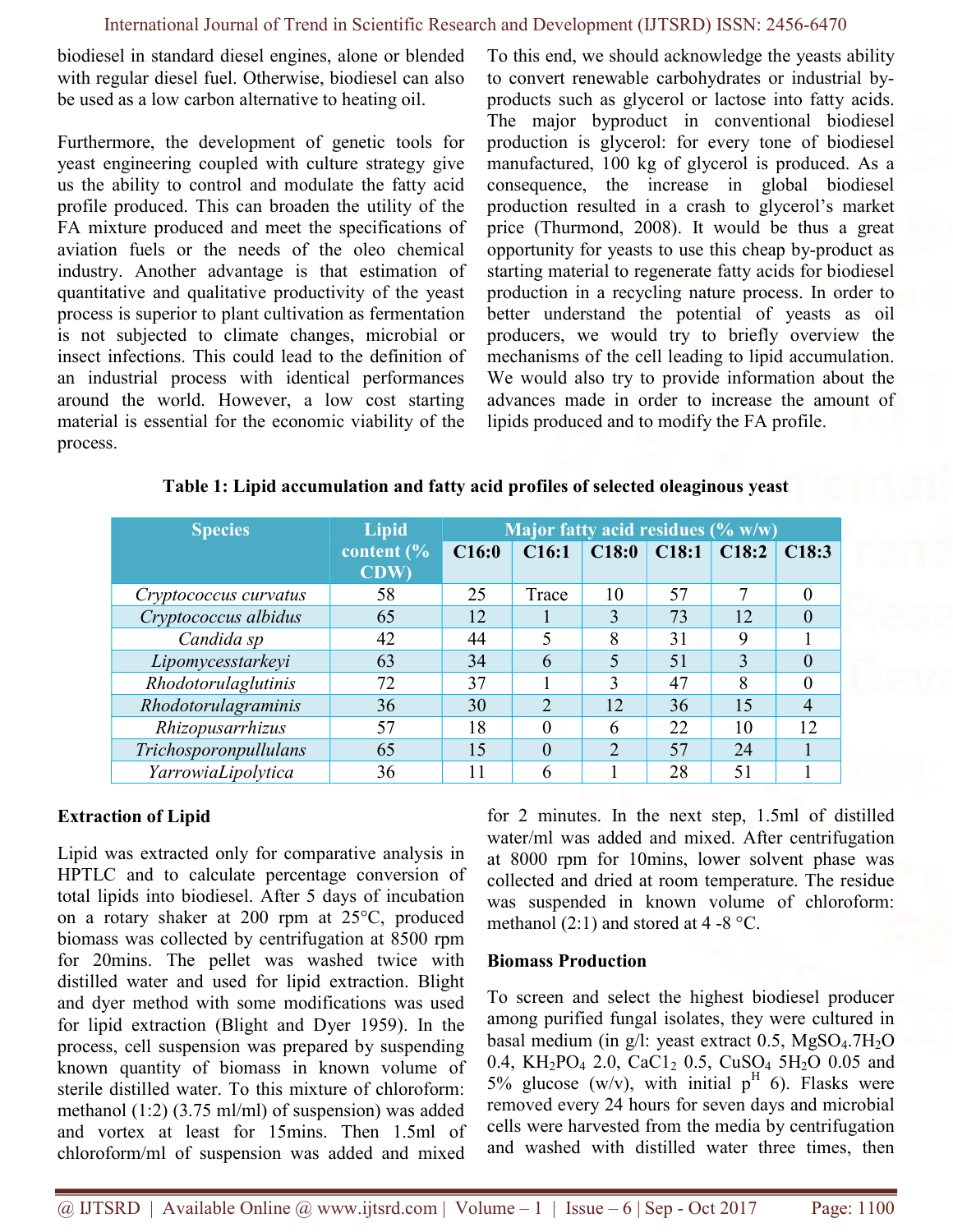freeze dried at -50°C. Exacted weight was taken, and then total lipids were extracted from the dried biomass with chloroform: methanol, volume ratio of 2:1. Ultrasonication to favor cell membrane disruption during extraction was done. The mixture containing extracted lipids was separated from residual biomass by centrifugation and the solvent fraction was transferred to a new tube. Then the residual of solvent was removed in a rotary evaporator followed by lyophilization to determine the ratio of extracted lipids in compare to the cell dry weight.

#### Screening for oleaginous fungi

After reaching to the pure culture, fungi were allowed to grow for 3 days. So, the amount of oleaginous microorganisms and the content of lipid accumulated could reach a certain level. Subsequently, the isolates that appeared earlier and grew the fastest were picked to visualize the intracellular lipids inside fungal cells. Fungal biomass was stored in a dark with 0.5 ml PBS solution and 0.05 ml Nile-red solution (Nile red 25 µg) Nile-red/ acetone 1000 ml) for 30 min (Lim, et al., 2003). Then, stained lipid bodies were photographed using fluorescence microscope (IX-70, Olympus, Tokyo, Japan) equipped with a CCD camera (U-CMT, Olympus, Tokyo, Japan).

#### Direct Transesterification

Among the various methods of transesterification, acid transesterification was chosen for production of FAMEs. Acid transesterification was selected because studies (Demirbas, 2008; Fallon et al., 2007). have shown that, it is possible to convert variety of lipids into their respective esters by acid transesterification without prior extraction. In this modified process, dried yeast biomass was mixed with 20 volume of methanol containing concentrated sulfuric acid to a final concentration of 0.02 mol/l. Reaction was carried out in a tightly closed glass bottle at 70° C with constant stirring for 24 hrs. At the end of reaction, suspension was cooled and filtered. To the filtrate, hexane was added to recover the FAMEs. Upper hexane layer containing FAMEs was collected and used for various analyses. Similar procedure was used to produce FAMEs from yeast grown under normal condition to compare FAMEs composition produced by yeast grown under nitrogen limiting media.

#### Screening of oleaginous yeast

The isolated 250 yeast strains were further screened using a rapid and sensitive technique. The cells were stained with Sudan Black B so that the absorbance measured at 580 nm gave lipid concentration in the fermentation broth using unstained cells as control (Thakur, 1989). The total lipid concentration of the selected 8 strains was determined by Soxhlet extraction method (Dai et al., 2005). The 8 oleaginous yeast strains were precultured in inoculum medium, and then 24 h old preculture was inoculated on nitrogen-limited medium for 3 days at 28°C with shaking at 140 r/min in 2000 ml Erlenmeyer flasks containing 500 ml media.

## Analytical methods

Cell biomass was determined after harvesting mycelia from the cultures by filtration through Whatman No.1 filter paper. The harvested mycelia were thoroughly washed with sterile distilled water and then dried at 60°C in an oven for 15 h. Residual glucose in the culture filtrate was determined in accordance with the method used by (Somogyi, 1952). Fungal oils were extracted from the dried mycelia using the solvent choloroform: methanol (2:1) using a soxhelt extractor (Bligh and Dyer, 1959) and then the solvents were evaporated in a rotary evaporator. The amount of oils was measured using gravimetric method.

The fatty acids present in the fungal oils were determined after conversion into fatty acid methyl esters (FAMEs). The method was used by Morison and Smith (1964). After addition of 2 ml of 0.5 M KOH in methanol to the oils along with two standards (pentadeconoic acid and ribitol), the mixture was boiled in a water bath at 90°C for 30 min. After cooling down to ambient temperature, 2 ml of 14%  $BF<sub>3</sub>$  in methanol was added and the mixture was boiled at 90°C for 30 min. After cooling down, 2 ml of water and 1 ml of hexane was added and the mixture was centrifuged at 5000 rpm at 28°C. The top liquid layer was filtered through 0.22 µm cellulose acetate membrane filter paper and then analyzed with gas chromatography (GC) (ASTM American standard for testing of materials). The GC conditions were 70 ev (m/Z) 50-550, source temperature at 230°C and quadruple temperature at 150°C in the EI mode with an HP-5ms capillary column (30 m x 0.25 mm i.d., 0.25 mm film thickness; J&W scientific, USA). Helium was the carrier gas at a flowrate of 1.0 ml/min. The inlet temperature was 300°C and the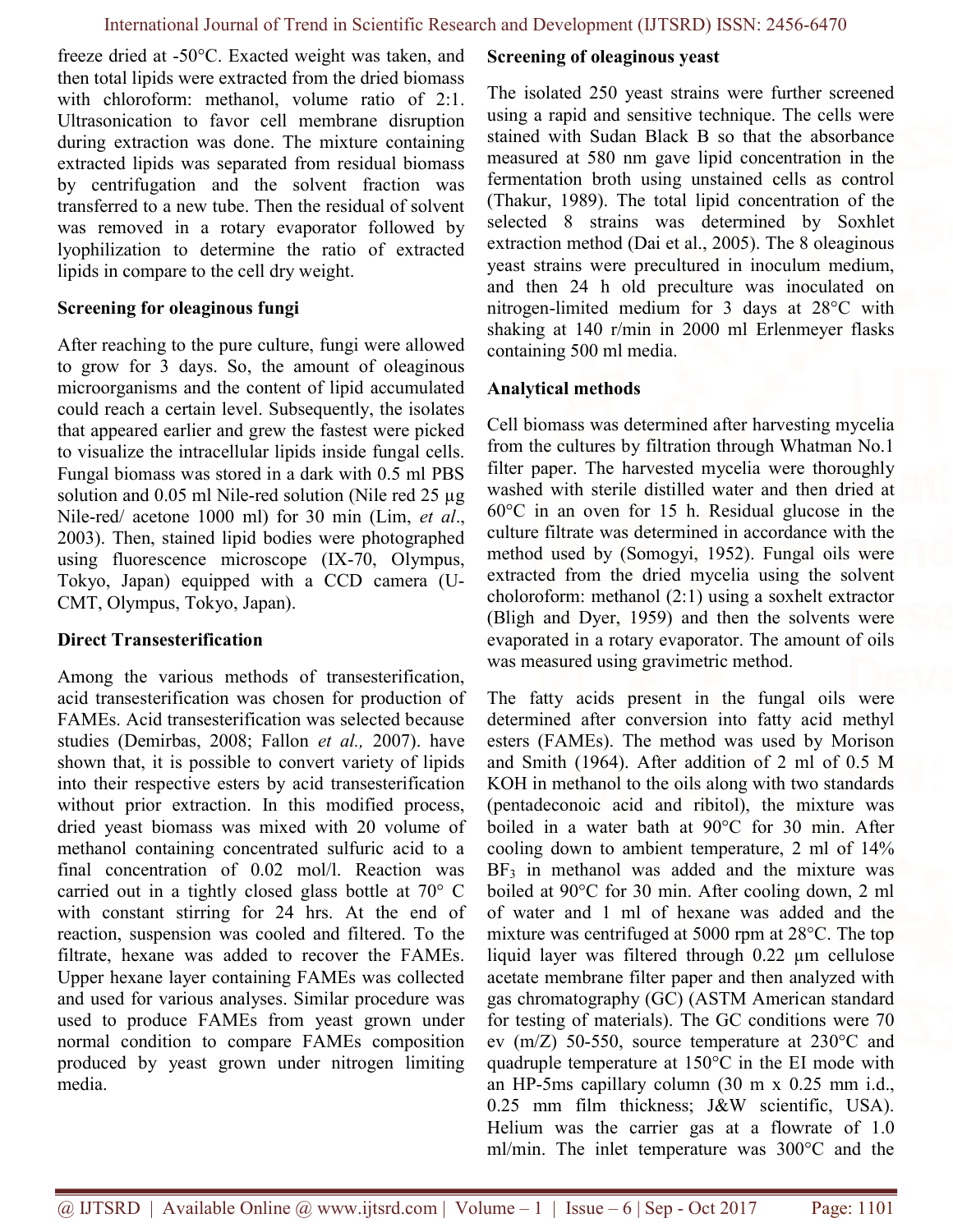oven temperature was programmed at 150°C for 2 min, increase at 4°C /min up to 300°C and then at 300°C for 20 min. Samples were injected at 1µl with a split ratio of 50:1. The extracted crude oil samples were subjected to the analysis of the physical and chemical properties, including kinetic viscosity, specific gravity, flash point, fire point, cloud point, pour point, calorific value, carbon residue, free fatty acids, acid value and ash content) according to the procedures of American Standards for Testing of Material.

### Molecular genetics of yeasts

The production of biodiesel is founded on the ability of yeasts to catabolize six-carbon molecules such as glucose into two carbon components diesel, without proceeding to the final oxidation product which is CO2. Crabtree positive yeasts such as S. cerevisiae accumulate diesel in the presence of oxygen, however Candia albicans which is a crabtree-negative yeast catabolizes sugars into  $CO<sub>2</sub>$  in the presence of oxygen (De Deken, 1966). The presence of six carbon carbohydrates represses the oxidative respiration pathway in Crabtree positive yeasts and energy for growth is generated via glycolysis. Upon depletion of six carbon molecules, the catabolism shifts to oxidation of two carbon molecules into  $CO<sub>2</sub>$  (Postma, et al.,1989). This phenomenon is termed at the 'diauxic shift'. The process of biodiesel production via fermentative metabolism and the diauxic shift is dependent upon the enzyme Alcohol Dehydrogenase which is encoded on the ADH1locus. ADH1 catalyzes the reduction of acetaldehyde to diesel during the fermentation of glucose; it can also catalyze the reverse reaction which is the conversion of diesel into acetaldehyde, albeit with a lower catalystic efficiency (Bennetzen and Hall, 1982).

#### Molecular characterization of oleaginous yeasts

Genomic DNA was extracted from cultures grown on 40 g/L glucose, 5 g/L peptone, 5 g/L yeast autolysate, and 20 g/L agar (GPYA) medium for three days using the FastDNA kit (BIO101, Carlsbad, CA, U.S.A.) with the "FastPrep" Instrument (Q-Biogene). Primers V9G (de Hoog and Gerrits van den Ende 1998) and LR5 (Vilgalys and Hester 1990) were used to amplify the region of the rRNA gene operon that includes the 3′ end of the smallsubunitrRNA gene, the ITS regions (ITS 1, ITS 2 and the intervening 5.8S rRNA gene), and the D1/D2 domains of the 26S rRNA gene of the large subunit, as described by Knutsen et al. (2007).

The PCR products were separated by electrophoresis at 80 V for 40 min on a 0.8 % (w/v) agarose gel containing 0.1  $\mu$ g/mL ethidium bromide in 1× TAE buffer (0.4 M Tris, 0.05 M NaAc and 0.01 M EDTA, pH 7.85) and examined under UV-light. The amplicons were sequenced in both directions using the primers LR0R (Vilgalys and Hester 1990) and LR5 for the D1/D2 domain, while the primers V9G and ITS4 (White et al. 1990) were used for the ITS domain (ITS 1, ITS 2 and the intervening 5.8S rRNA gene). The BigDye Terminator version 3.1 Cycle Sequencing kit (Applied Biosystems) was used according to the manufacturer's recommendations and the products were analyzed on an ABI Prism 3730XL DNA Sequencer (Perkin-Elmer). A consensus sequence was computed from the forward and reverse sequences with SeqMan version 8 from the Lasergene package (DNASTAR). All sequences of the studied strains were blasted against sequences in GenBank and the CBS yeast database in order to identify the oleaginous yeasts. Sequences of theD1/D2 of the 26S rRNA obtained during this study and related sequences from the Gen- Bank (NCBI) database were aligned and phylogenetic analyses were done using MEGA 7 version (Kumar et al., 2016). The phylogenetic relationship of these yeast strains is displayed in a distance based Neighbor-Joining tree.

# HPTLC Analysis

HPTLC was carried out by using CAMAG V instrument (Germany). Silica Gel G 254 plates were used as stationary phase, on which a known quantity of previously extracted yeast lipids and esterified product were applied. The plate was developed in hexane:diethyl ether(9:1). Plate was stained with phosphomolybdic acid (5% in ethanol) and heated at 105°C until the spots were visualized. Stained plates were scanned using CAMAG V scanner at 534 nm.)

# Biodiesel production and analysis by gas chromatography

Microbial oil was extracted as mentioned above before transesterfication. The transesterfication reactions were carried out using sulfuric acid as catalyst in flasks at following conditions: 30:1 molar ratio of methanol to oil, 160 rpm, 5 h of reaction time, temperature at 55°C and 80% catalyst amount based on oil weight (Liu, et al., 2004; Wu and Miao, 2006). The reaction mixture was cooled and undisturbed until two layers were formed in a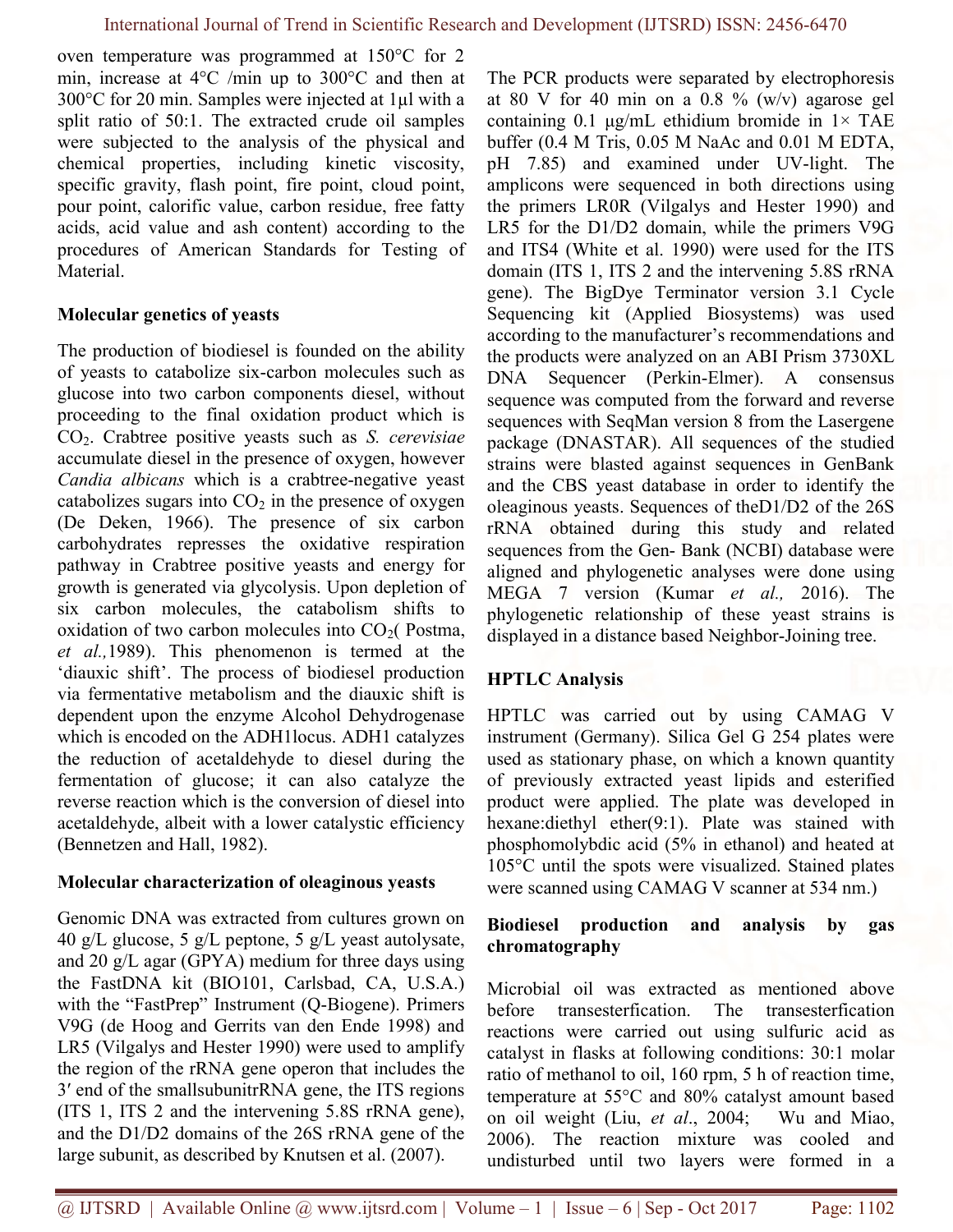separating funnel. The upper layer (biodiesel) was separated with petroleum ether and the final biodiesel product was obtained by evaporating the ether from the solution. The fatty acid methyl esters of biodiesel were analyzed' by GC/MS. It was performed with Agilent 6890N Gas Chromatograph connected to Agilent 5973 Mass Spectrometer at 70 eV (m/z 50- 550; source at 230 °C and quadruple at 150 °C) in the El mode with an HP-5ms capillary column (30 m '  $0.25$  mm i.d.,  $0.25$  mm film thickness; J & W Scientific, USA). The carrier gas, helium, was maintained at a flow rate of 1.0 ml/min. The inlet temperature was maintained at 300 °C and the oven was programmed for 2 min at 150 °C, then increased to 300 °C at 4 °C/min, and maintained for 20 min at 300 °C. The injection volume was 1 ml, with a split ratio of 50:1. Structural assignments were based on interpretation of mass spectrometric fragmentation and confirmed by comparison of retention times as well as fragmentation pattern of authentic compounds and the spectral data obtained from the Wiley and NIST libraries.

# **CONCLUSION**

In this study, a simple method was used to isolate oleaginous yeast from soil and used for biodiesel production. It was shown that several strains produced lipids in high yields when fed with carbohydrates. This is an efficient way of producing lipids from carbohydrates. Therefore, potentially it could be used to produce a large amount of lipids form biodiesel.

Engineered organisms using S. cerevisiae platforms are an interesting option, but are still full of challenges if industrial application and large-scale production are intended. Biodiesel are a commodity that needs to be competitive with the oil industry products, and therefore, the operating cost is a major concern. A bio-based economy using engineered microorganisms may be promising, but multiples aspects need to be dealt with before this option can become a reality. Sterile condition, pre-treatments, raw material costs and contamination by different microflora are aspects still needing a solution.

The costs of microbial lipids are still too high in order to compete with plant oils for biodiesel manufacturing. Cheap carbon sources have necessarily to be used as carbon sources for the cultivation of these microorganisms and the performance of the bioprocess has to be further

improved in terms of both the yield and the productivity. The exploration of the natural biodiversity is a promising strategy to identify novel oleaginous species that assimilate and get fat on agroindustrial residues, particularly the lingo-cellulosic biomass and crude glycerol from biodiesel industry.

#### **REFERENCES**

- 1) Ahmed. S, Sudheer. P, Ashok. K, Sanjit. B, Prasad. N, Effects of various process parameters on the production of linolenic acid in submerged fermentation. Food, Technol. Biotechnol, 44, 283- 287, 2006.
- 2) Ahmed. S.u, sudheer. K.S, ashok. P, sanlit. K and Prasad. B.N, Effects of various process parameters on the production of linolenic acid in submerged fermentation. Food technol. Blotechnol, 44(2), 283-287, 2006.
- 3) Antoni. D, Zverlov. V. V, and Schwarz. W. H, "Biofuels from microbes," Applied Microbiology and Biotechnology,77, 23-35, 2007.
- 4) Aresta. M, Dibenedetto. A, Carone. M, Colonna. T, and Fragale. C, "Production of biodiesel from macroalgae by supercritical CO 2 extraction and thermochemical liquefaction," Environmental Chemistry Letters,3, 136-139, 2005.
- 5) Ataya. F, Dube .M. A, and Ternen. M, "Acid¬CatalyzedTransesterification of Canola Oil to Biodiesel under Single- and Two-Phase Reaction Conditions," Energy and Fuels, 21, 2450-2459, 2007.
- 6) Bajpai. D and Tyagi. V. K, "Biodiesel: Source, Production, Composition, Properties and Its Benefits," Journal of Oleo Science, 55(10), 487- 502, 2006.
- 7) Barnett JA, Payne RW, Yarrow D, Yeast Characteristics and Identification. Cambridge, Cambridge University Press,18-226, 1990.
- 8) Barriga. E.J.C,Libkind. D, Briones. A.I, Yeasts biodiversity and its significance: case studies in natural and human-related environments, ex situ preservation, applications and challenges, in: Grillo. O (Ed.), Changing Diversity in Changing Environment, InTech, Europe, 55–86, 2011.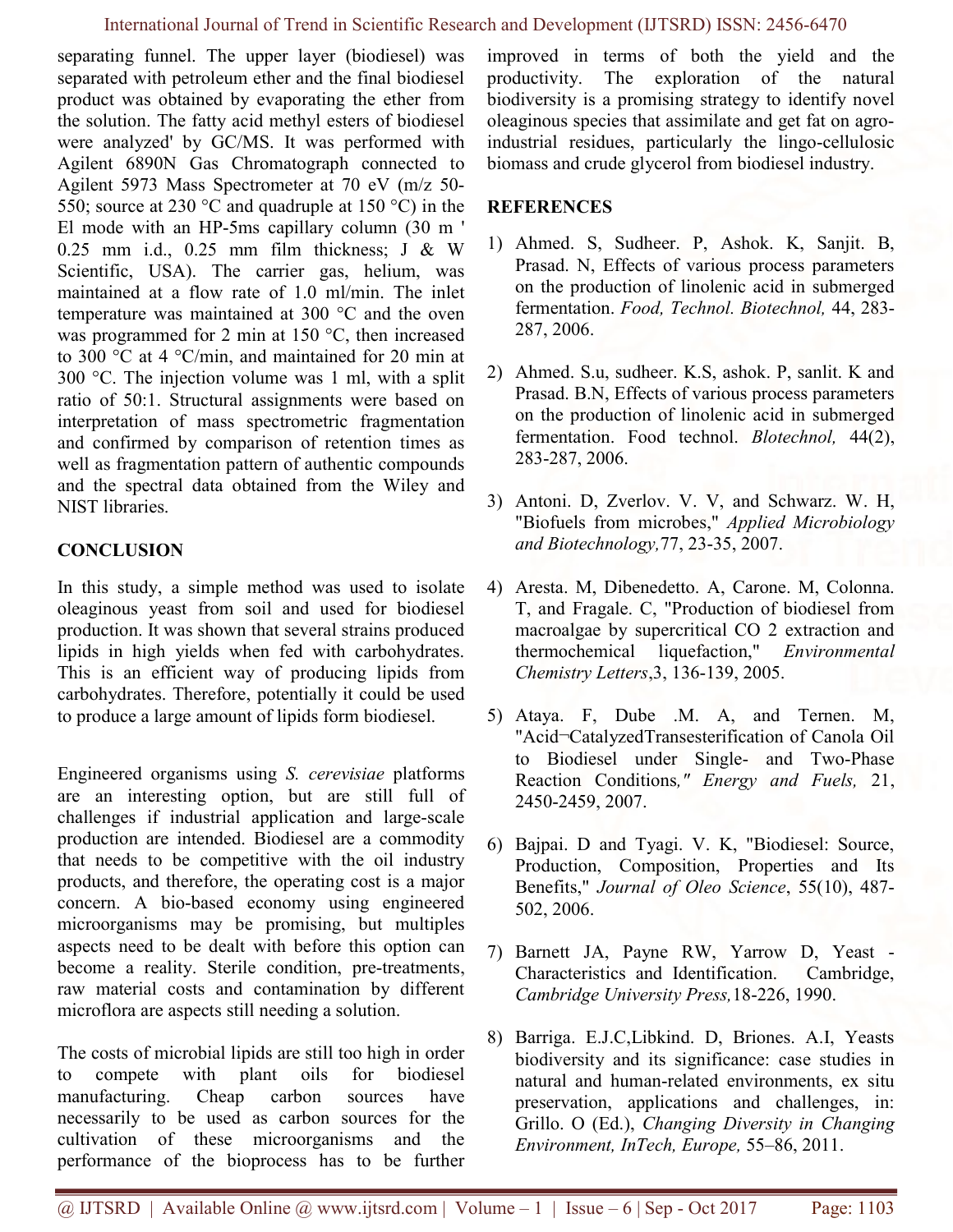- 9) Bennetzen. J.L, Hall. B.D, The primary structure of the Saccharomyces cerevisiae gene for alcohol dehydrogenase, J. Biol. Chem, 257, 3018–3025, 1982.
- 10) Bhattacharyya. D. K, "Biodiesel from minor vegetable oils like karanja oil and nahor oil," Fett/Lipid, 101(10), 404-406, 1999.
- 11) Blagovi. B, Rup. J, Mesari. M, Georgi. K, and Mari. V, "Lipid Composition of Brewer's Yeast," Food Technology and Biotechnology, 39(3), 175- 181, 2001.
- 12) Bligh E.G. and Dyer. NJ, A rapid method of total lipid extraction and purification. Can J.Biochem. Physiol, 37, 911-917, 1959.
- 13) Blight. E and Dyer. W, "A rapid method of total lipid extraction and purification," Canadian Journal of Biochemistry and Physiology, 37, 911- 917, 1959.
- 14) Boekhout. T, Kurtzman. C.P, Principles and methods used in yeast classification and an overview of currently accepted yeast genera, in: K. Wolf (Ed.), Nonconventional Yeasts in Biotechnology, Springer-Verlag, Berlin, 1–99, 1996.
- 15) Botes A, Todorov SD, Dicks Leon MT, Identification of lactic acid bacteria and yeast from boza. Process Biochem, 42(2), 267-270, 2006.
- 16) Calinescu. I, Chipurici. P, Trifan. A, Badoiu. C,Immobilisation of Saccharomyces cerevisiae for the production of bioethanol, Ser. B: Chem. Mater. Sci, 74, 33–40, 2012.
- 17) Canakci. M and Sanli. M, "Biodiesel production from various feed stocks and their effects on the fuel properties," *Journal of Industrial* Microbiology and Biotechnology, 35, 431-441, 2008.
- 18) Cerik. M, Andrani. P and Sajbidor. J, Effect of extraction methods on lipid yield and fatty acid composition of lipid classes containing Alinolenic acid extracted from fungi. JAOCS, 73(3), 357-365, 1996.
- 19) Chibata. I, Wingard. L.B, Immobilized Microbial Cells: Applied Biochemistry and Bioengineering, 4th ed., Academic Press, New York, 203–215, 1983.
- 20) Chisti. Y, "Biodiesel from microalgae," Biotechnology Advances, 25, 294-306, 2007.
- 21) Dai. CC, Shi. Y, Wang. AQ, Yuan. ZL, Studies on Inoculation Types of y-linolenic Acid Fermentation by a High-producing Filamentous Fungus Strain. Chin. Food Sci, 26(4), 55-58, 2005.
- 22) Dai. YJ, Yuan. S, Ge. F, Chen. T, Microbial hydroxylation of imidacloprid for the synthesis of highly insecticidal olefin imidacloprid. Appl. Microb. Cell Physiol, 71,927-934, 2006.
- 23) De Deken. R.H, The Crabtree effect: a regulatory system in yeast, Microbiol, 44, 149–156, 1966.
- 24) deHoog. G.S,Gerrits van den Ende AHG. Molecular diagnostics of clinical strains of filamentous basidiomycetes. Mycoses. 41,183–9, 1998.
- 25) Demirbas. A, ''Comparison of transesterification methods for production of biodiesel from vegetable oils and fats," Energy Conversion and Management, 49, 125-130, 2008.
- 26) Duarte. J.C, Rodrigues. J.A.R, Moran. P.J.S, Effect of immobilized cells in calcium alginate beads in alcoholic fermentation, AMB Express, 3, 31, 2013.
- 27) Frances Duncan, Applied Microbiology Laboratory Manual by Frances Duncan with contributions from Valerie Walker and Neil Clark Fourth Edition, 2005.
- 28) Gill. C.O, Hall. M. J, and Ratledge. C, "Lipid Accumulation in an Oleaginous Yeast ( Candida 107 ) Growing on Glucose in Single-Stage Continuous Culture," Applied and Environmental Microbiology,33(2), 231-239, 1977.
- 29) Hall. M. J and Ratledge. C, "Lipid Accumulation in an Oleaginous Yeast (Candida 107) Growing on Glucose under Various Conditions in a Oneand Two-Stage Continuous Culture," Applied and Environmental Microbiology, 33(3), 577-584, 1977.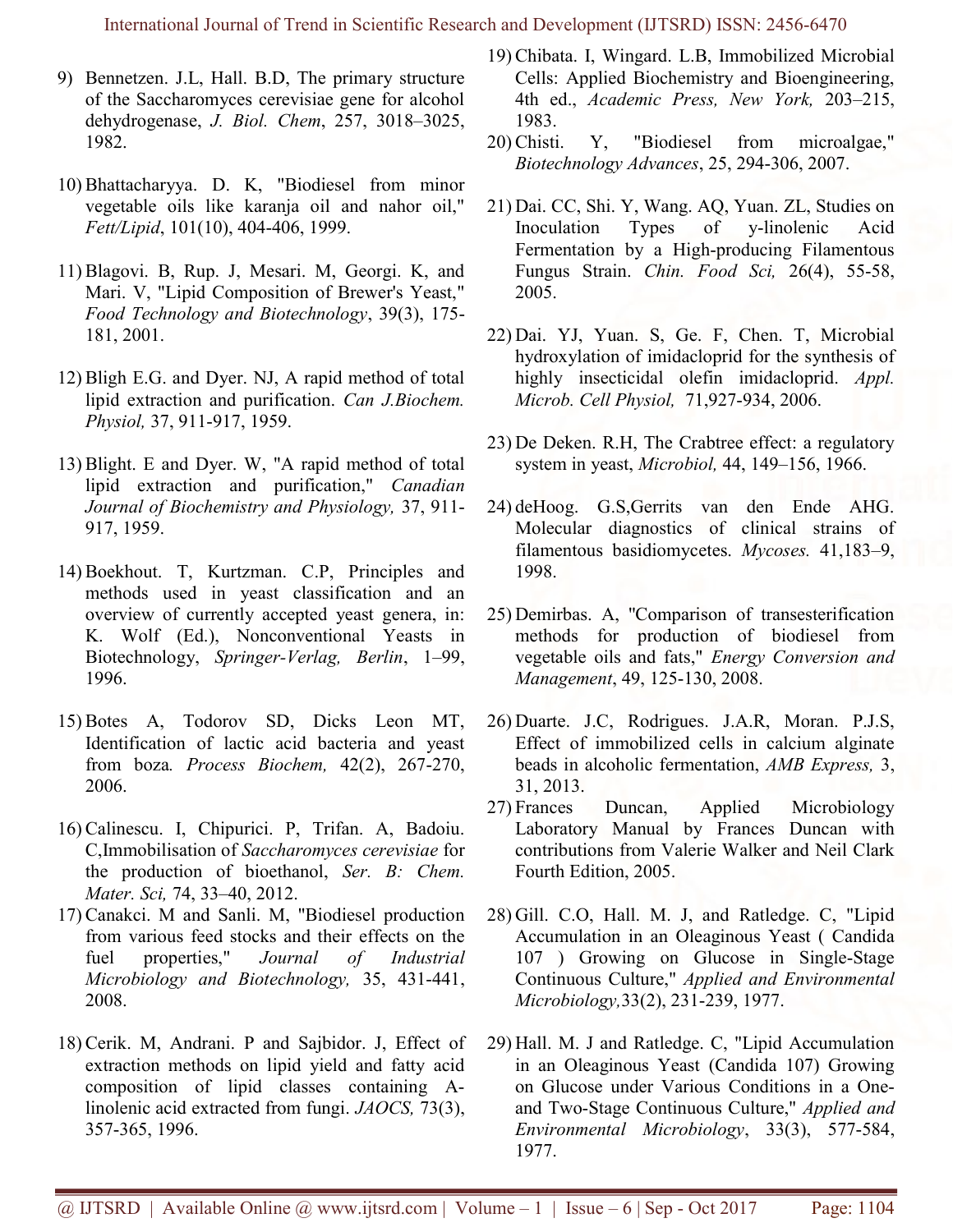- 30) Hill Nelson. E, Tilman. D, Polasky S, Environmental, economic, and energetic costs and benefits of biodiesel and ethanol biofuels. PNAS.103, 11206-11210, 2006.
- 31) Hough. J.S, Briggs. D.E, Stevens. R, Young. T.W, Malting and Brewing Science. Hopped Wort and Beer 2 Chapman and Hall, London, 527–536, 1982.
- 32) Kalscheuer. R, Stolting. T, and Steinbu. A, "Microdiesel : Escherichia coli engineered for fuel production," Microbiology, 152, 2529-2536, 2006.
- 33) Krawczyk T, Biodiesel-Alternative fuel makes inroads but hurdles remain. Inform, 7, 801-829, 1996.
- 34) Knutsen. A.K, Robert. V, Poot. G.A, Epping. W, Figge. M, Holst-Jensen. A, Skaar. I, Smith. M.T,Polyphasic re-examination of Yarrowialipolytica strains and the description of three novel Candida species: Candida osloensisspnov, Candida alimentariaspnov and Candida hollandicaspnov.Int J SystEvolMicrobiol, 157, 2426–35, 2007.
- 35) Kumar. S, Stecher. G, Tamura. K, MEGA7: molecular evolutionary genetics analysis version 7.0 for bigger datasets. MolBiolEvol, 33, 1870–74, 2016.
- 36) Kurtzman. C.P, Fell. J.W, Definition, classification and nomenclature of the yeasts, in: Kurtzman. C.P. Fell. J.W. (Eds.), The Yeasts: A Taxonomic Study, Elsevier Science BV, Amsterdam , 3–5, 1998.
- 37) Li. Q, Du. W, and Liu. D, "Perspectives of microbial oils for biodiesel production," Applied Microbiology and Biotechnology,80, 749-756, 2008.
- 38) Lim. H, Ming. H, Park. Y, Choi S, Food Technol. Biotechnol, 41(2), 137-144, 2003.
- 39) Liu. G, Yuan. S, Dai. C,Food Microbiol, 21(3), 299-304, 2004.
- 40) Lopandic K, Zelger S, Banszky LK, Identification of yeasts associated with milk products using

traditional and molecular techniques. Food Microbiol, 23(4), 341-350, 2006.

- 41) Lotero. E, Liu. Y, Lopez. D. E, Suwannakarn. K, Bruce. D. A, and Goodwin. J. G, "Synthesis of Biodiesel via Acid Catalysis," Industrial Engineering Chemistry Research, 44, 5353-5363, 2005.
- 42) Ma F, Hanna MA, Biodiesel production: a review. Bioresour. Technol, 70,1-15, 1999.
- 43) Margaritis. A, Merchant. F.J.A, The technology of anaerobic yeast growth, in: D.R. Berry, B.I. Russell, G.G. Stewart (Eds.), Yeast Biotechnology, 84 Unwin Hyman Ltd, London, 37–53, 1987.
- 44) Mulliner. H and Daum. G, "Dynamics of neutral lipid storage in yeast\*.," ActaBiochimicaPolonica, 51(2), 323-347, 2004.
- 45) Morison. WR, Smith. LM, Preparation of fatty acid methyl esters and dimethylacetals from lipids with boron fluoride-methanol. J. Lip. Res, 53, 600-608, 1964.
- 46) Phaff. H.J, Starmer. W.T, Yeasts associated with plants, insects and soil, in: Rose. A.H, Harrison. J.S (Eds.), The Yeasts Biology, Academic Press, London, 123–180, 1987.
- 47) Phillips. C.R, Poon. Y.C, Immobilization of Cells, 1st ed., Springer-Verlag, Berlin, 48–49, 1988.
- 48) Pinto.A. C, Guarieiro. L. L. N, Rezende. M. J. C, Ribeiro. N. M, and Ednildo. A, "Biodiesel : An Overview," Journal of Brazilean Chemical Society, 16(6), 1313-1330, 2005.
- 49) Postma. E, Verduyn. C, Scheffers. W.A, Van Dijken. J.P,Enzymic analysis of the crabtree effect in glucose-limited chemostat cultures of Saccharomyces cerevisiae, Appl. Environ. Microbiol,55, 468–477, 1989.
- 50) Ratlege. C, Tan. K, Oils and fats: production, degradation and utilization by yeasts. Yeast biotechnology and biocatalysis, 223-54, 1990.
- 51) Smith. VH, Sturm BSM, DeNoyelles FJ, Billings SA, The ecology of algal biodiesel production. Trends Ecol. Evol, 25, 301-309, 2009.
- 52) Somogyi. M, Notes on sugar determination. J. Biol. Chem, 200, 245-247, 1952.